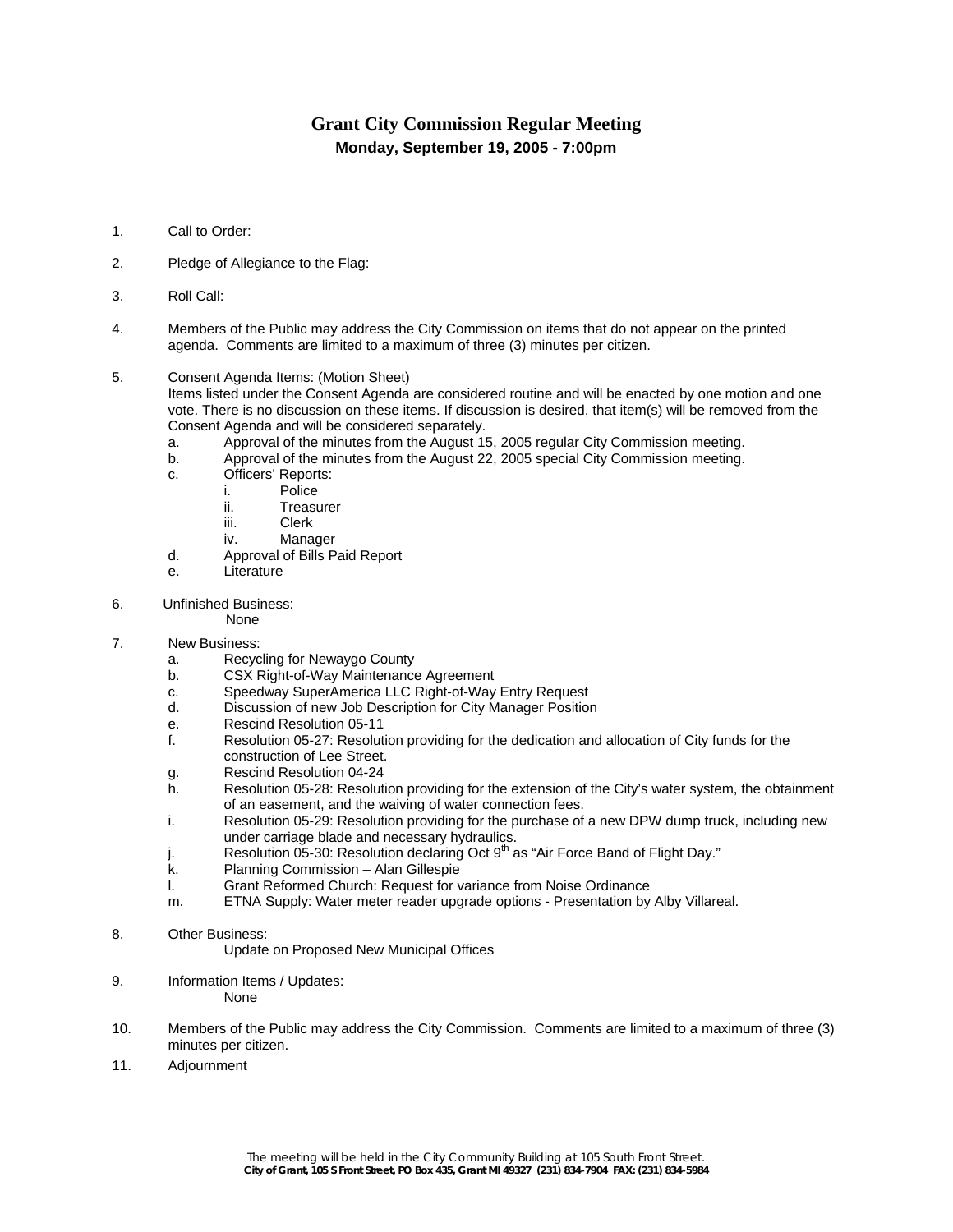## **Grant City Commission Regular Meeting Minutes September 19, 2005**

The regular meeting of the Grant City Commission was held on Monday, September 19, 2005, at the Grant Community Center.

- 1. *Call to Order:* Mayor Terry Fett called the meeting to order at 7:06 p.m.
- 2. *Pledge of Allegiance to the Flag.*

3. *Roll Call:*

PRESENT:

 Mayor Terry Fett, Commissioner Mike Gesler, Commissioner Julie Hallman, Commissioner Anne Pickard, Commissioner Dan Powell (7:16pm), Mayor Pro-Tem Harry Robinson, and Commissioner Terri Yeomans.

## OTHERS PRESENT:

Sherry Powell – City Clerk, Alby Villarreal and Al Weber of ETNA Supply Co.

- 4. *Public Comments:* None
- 5. C*onsent Agenda:*
	- *A-E. Approval of the Consent Agenda* 
		- **Motion:** Motion made by Harry Robinson, second by Terri Yeomans to approve consent agenda. Roll call Vote: Terry Fett-YES, Mike Gesler-YES, Julie Hallman-YES, Anne Pickard-YES, Dan Powell (Had not yet arrived), Harry Robinson-YES, Terri Yeomans-YES. Motion carried unanimously.
- 6. *Unfinished Business:*
	- NONE
- 7. *New Business:*
- M. (Out of Order) Presentation by Alby Villarreal and Al Weber of ETNA Supply Co. on Sensus meter reader upgrades. Discussion followed pertaining to how many wireless MXU units the City could purchase if they decided to go that way. The consensus of the Commission was to ask John LaPree to monitor the businesses and residences which are most difficult to get quarterly readings on, and report back to the Commission after the winter readings are obtained. The Commission will re-visit the issue at a later date.

- B. CSX Right-of-Way Maintenance Agreement
	- **Motion:** Motion made by Julie Hallman, second by Dan Powell to allow the City Manager to enter into an agreement with CSX to maintain the mow-able areas exactly as they have been doing over the last

several years.

 Roll call Vote: Terry Fett-YES, Mike Gesler-YES, Julie Hallman-YES, Anne Pickard-YES, Dan Powell-YES, Harry Robinson-YES, Terri Yeomans-YES.

- Motion carried unanimously.
- C. Speedway SuperAmerica LLC Right-of-Way Entry Request **Motion:** Motion made by Mike Gesler, second by Dan Powell to grant the request of Speedway SuperAmerica. Roll call Vote: Terry Fett-YES, Mike Gesler-YES, Julie Hallman-YES, Anne Pickard-YES, Dan Powell-YES, Harry Robinson-YES, Terri Yeomans-YES.
- Motion carried unanimously. D. City Manager Job Description **Motion:** Motion made by Terri Yeomans, second by Anne Pickard to approved the job description with noted changes. Roll call Vote: Terry Fett-YES, Mike Gesler-YES, Julie Hallman-YES, Anne Pickard-YES, Dan Powell-YES, Harry Robinson-YES, Terri Yeomans-YES. Motion carried unanimously.
- E. Rescind Resolution 05-11 **Motion:** Motion made by Julie Hallman, second by Anne Pickard, to rescind Resolution 05-11. Roll call Vote: Terry Fett-YES, Mike Gesler-YES, Julie Hallman-YES, Anne Pickard-YES, Dan Powell-YES, Harry Robinson-YES, Terri Yeomans-YES. Motion carried unanimously.
- F. Resolution 05-27 Dedication and allocation of City funds for the construction of Lee Street. **Motion:** Motion made by Dan Powell, second by Harry Robinson, to approve Resolution 05-27. There was discussion about original measurements which were off significantly, causing an increase in costs. Roll call Vote: Terry Fett-YES, Mike Gesler-YES, Julie Hallman-YES, Anne Pickard-YES, Dan Powell-YES, Harry Robinson-YES, Terri Yeomans-YES. Motion carried unanimously.
- G. Rescind Resolution 04-24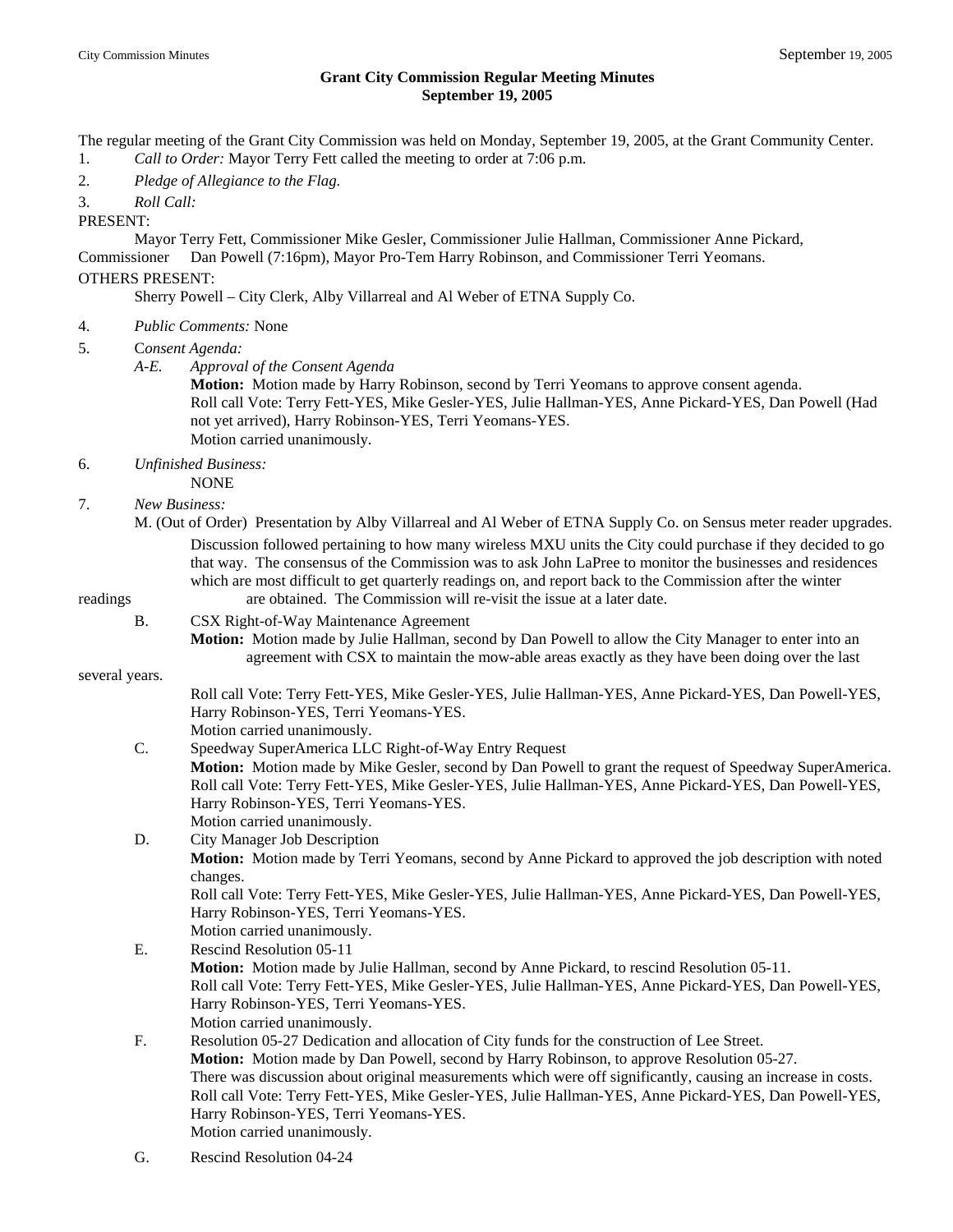| <b>City Commission Minutes</b> |    | September 19, 2005                                                                                                                                                                                                                                                                                                                                                              |
|--------------------------------|----|---------------------------------------------------------------------------------------------------------------------------------------------------------------------------------------------------------------------------------------------------------------------------------------------------------------------------------------------------------------------------------|
|                                |    | Motion: Motion made by Julie Hallman, second by Dan Powell, to rescind Resolution 04-24.<br>Roll call Vote: Terry Fett-YES, Mike Gesler-YES, Julie Hallman-YES, Anne Pickard-YES, Dan Powell-YES,<br>Harry Robinson-YES, Terri Yeomans-Abstained.<br>Motion carried.                                                                                                            |
|                                | Η. | Resolution 05-28 Providing for the extension of the City's water system, the obtainment of an easement, and the<br>waiving of water connection fees.                                                                                                                                                                                                                            |
|                                |    | Motion: Motion made by Anne Pickard, second by Dan Powell, to approve Resolution 05-28.<br>There was discussion about original measurements and the unreliability of the City's orthophotography map.<br>Roll call Vote: Terry Fett-YES, Mike Gesler-YES, Julie Hallman-YES, Anne Pickard-YES, Dan Powell-YES,<br>Harry Robinson-YES, Terri Yeomans-Abstain.<br>Motion carried. |
|                                | I. | Resolution 05-29 Providing for the purchase of a new DPW dump truck, including new under carriage blade and<br>necessary hydraulics.                                                                                                                                                                                                                                            |
|                                |    | Motion: Motion made by Harry Robinson, second by Dan Powell, to approve Resolution 05-29.<br>Roll call Vote: Terry Fett-YES, Mike Gesler-YES, Julie Hallman-YES, Anne Pickard-YES, Dan Powell-YES,<br>Harry Robinson-YES, Terri Yeomans-YES.<br>Motion carried unanimously.                                                                                                     |
|                                | J. | Resolution 05-30 Declaring Oct 9 <sup>th</sup> as "Air Force Band of Flight Day".<br>Motion: Motion made by Julie Hallman, second by Anne Pickard, to approve Resolution 05-30.<br>Roll call Vote: Terry Fett-YES, Mike Gesler-YES, Julie Hallman-YES, Anne Pickard-YES, Dan Powell-YES,<br>Harry Robinson-YES, Terri Yeomans-YES.<br>Motion carried unanimously.               |
|                                | K. | Planning Commission - Alan Gillespie                                                                                                                                                                                                                                                                                                                                            |
|                                |    | The Commission discussed the remainder of the appointment for Alan Gillespie's term. They had consensus to<br>allow Alan Gillespie to remain on the planning commission as the non-resident member until his term is up.                                                                                                                                                        |
|                                | L. | Grant Reformed Church request for variance from noise ordinance.<br>Motion: Motion made by Julie Hallman, second by Anne Pickard, to grant the requested variance.<br>Roll call Vote: Terry Fett-YES, Mike Gesler-YES, Julie Hallman-YES, Anne Pickard-YES, Dan Powell-YES,<br>Harry Robinson-YES, Terri Yeomans-YES.<br>Motion carried unanimously.                            |
|                                | А. | Recycling for Newaygo County (Out of Order)<br>Motion: Motion made by Julie Hallman, second by Dan Powell, to contribute \$300.00 with regret it is not                                                                                                                                                                                                                         |
| more.                          |    |                                                                                                                                                                                                                                                                                                                                                                                 |
|                                |    | Roll call Vote: Terry Fett-YES, Mike Gesler-YES, Julie Hallman-YES, Anne Pickard-YES, Dan Powell-YES,<br>Harry Robinson-YES, Terri Yeomans-YES.<br>Motion carried unanimously.                                                                                                                                                                                                  |
| 8.                             |    | Other Business: City Manager gave a brief update on the new municipal offices.                                                                                                                                                                                                                                                                                                  |
| 9.                             |    | Information Items/Updates:<br>Dan Powell gave a brief update on Newaygo County matters including the process of establishing a Brownfield<br>Redevelopment Authority to provide needed cleanup of contaminated, undesirable properties as well as tax                                                                                                                           |
| budget<br>the                  |    | incentives for businesses willing to invest in those properties. Dan also briefed the Commission of the<br>process currently underway at the county level, and noted many positive changes which have taken place over<br>recent months.                                                                                                                                        |
|                                |    | Mayor Fett discussed options which could help us to naturally clean up Blanche Lake. The City Manager<br>explained the process he had learned about utilizing these natural micro-organisms to restore the lake on a<br>perpetual basis. Commissioner Powell explained other options the City has including the use of algaecides to<br>clean up the lake.                      |
|                                |    | Commissioner Anne Pickard asked about the mailbox placement criteria for residents along Commerce Street.<br>The City Manager explained that staff did not make up the measurements, but that they were established by the<br>United States Post Office.                                                                                                                        |
|                                |    | The City Manager asked the Commission if they would like quotes for grading/seeding versus grading/gravel for<br>the right-of-way along the north side of Commerce Street, now that the mailboxes have been moved. The<br>consensus of the Commission was to have City staff obtain these quotes for the next meeting.                                                          |

10. *Public Comments* - NONE

11. *Adjournment* without objection at 8:39pm.